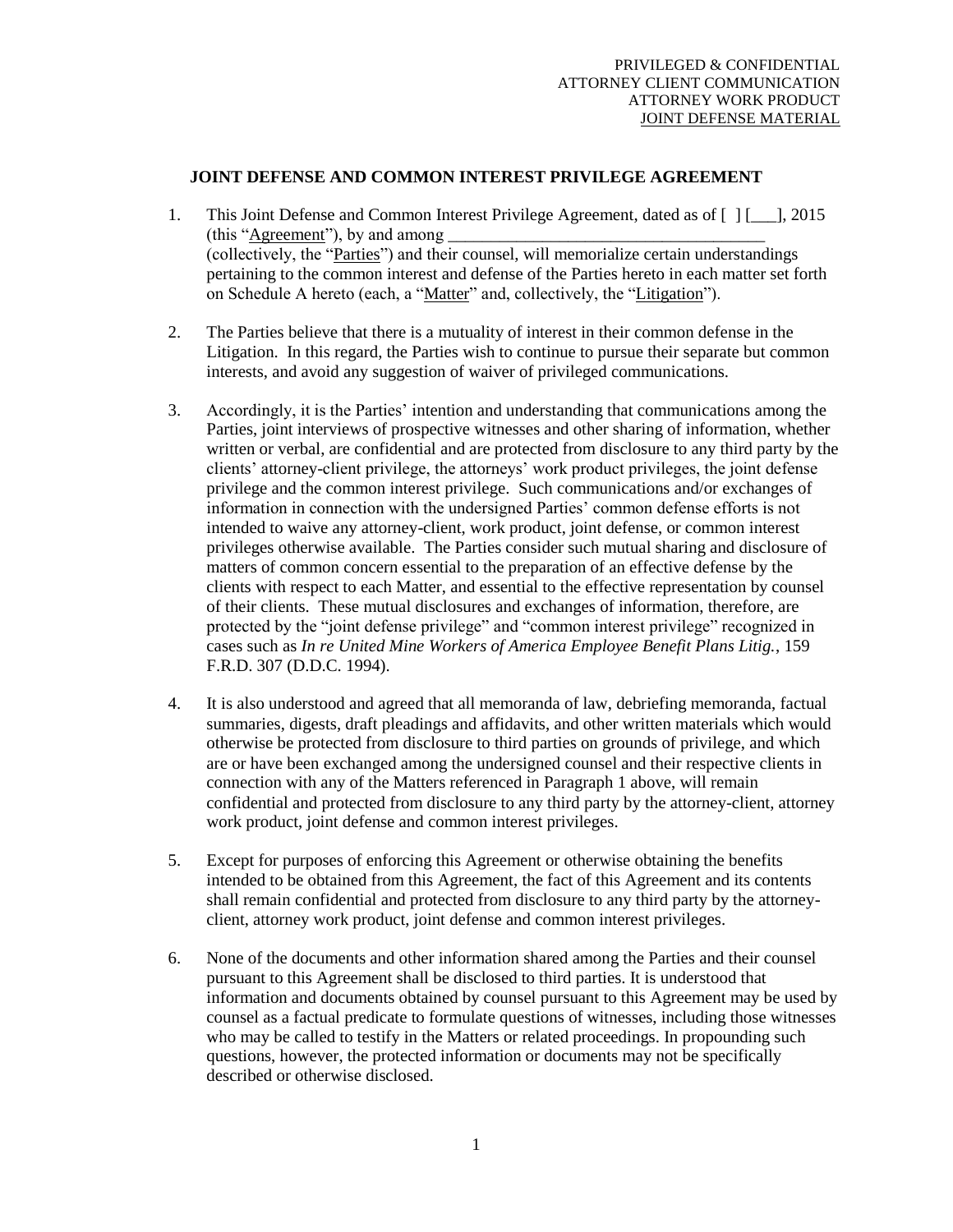- 7. The Parties understand and agree that all material and information disclosed or shared pursuant to this Agreement shall be used only in connection with the defense of clients involved in the Litigation and shall not be used for any other purpose without the prior express written consent of the Parties that provided the protected material.
- 8. Nothing in this Agreement shall obligate any of the undersigned attorneys or their respective clients to disclose or share any information or materials that he/she determines should not be disclosed. Nor shall anything in this Agreement prevent any of the undersigned attorneys or their respective clients from imposing additional conditions under which materials or information may be shared or disclosed. Notwithstanding the foregoing, nothing in this Agreement is intended to impair or limit any other agreement between or among any of the Parties with respect to access to books and records.
- 9. The Parties acknowledge that disclosure of any protected material in violation of the Agreement will cause irreparable harm to the undersigned and their respective clients for which there is no adequate remedy at law. Each of the Parties acknowledges that immediate injunctive relief is an appropriate and necessary remedy for any violation or threatened violation of the Agreement.
- 10. If any person or entity that is not a party to this Agreement requests or demands, by subpoena or otherwise, any protected material that has been provided to one of the Parties by another Party, the Party that has received the request shall immediately notify the supplying Party. Each Party will take all reasonable steps necessary to preserve all applicable rights and privileges with respect to such protected material and shall cooperate fully with the other Parties in any proceedings relating to the disclosure of such protected materials. This Agreement shall continue in effect notwithstanding any conclusion or resolution as to any Party in any of the Matters. The Parties understand and agree that they will continue to be bound by this Agreement following any such conclusion or resolution.
- 11. Any waiver in any particular instance of the rights and limitations contained herein shall not be deemed, and is not intended to be, a general waiver of any rights or limitations contained herein and shall not operate as a waiver beyond the particular instance.
- 12. The Parties and their counsel agree to the following procedures with respect to the conduct of their defense in each of the Matters:
- 13. The Parties understand and agree that modifications of this Agreement can be made only if such modifications are in writing and signed by counsel for all Parties.
- 14. By signing this Agreement, each of the undersigned attorneys certifies that he/she has explained the contents of the Agreement to his/her respective client(s) and that each agrees to abide by the understandings reflected herein.
- 15. Counsel may become a party to this Agreement on his/her own behalf and on behalf of his/her client by executing the original of this instrument, or a counterpart thereof. The execution of counterparts shall have the same effect as if all Parties had signed the same instrument.
- 16. This Agreement shall inure to the benefit of, and be binding upon counsel and their party and all successors-in-interest, assigns, and affiliates of each party.